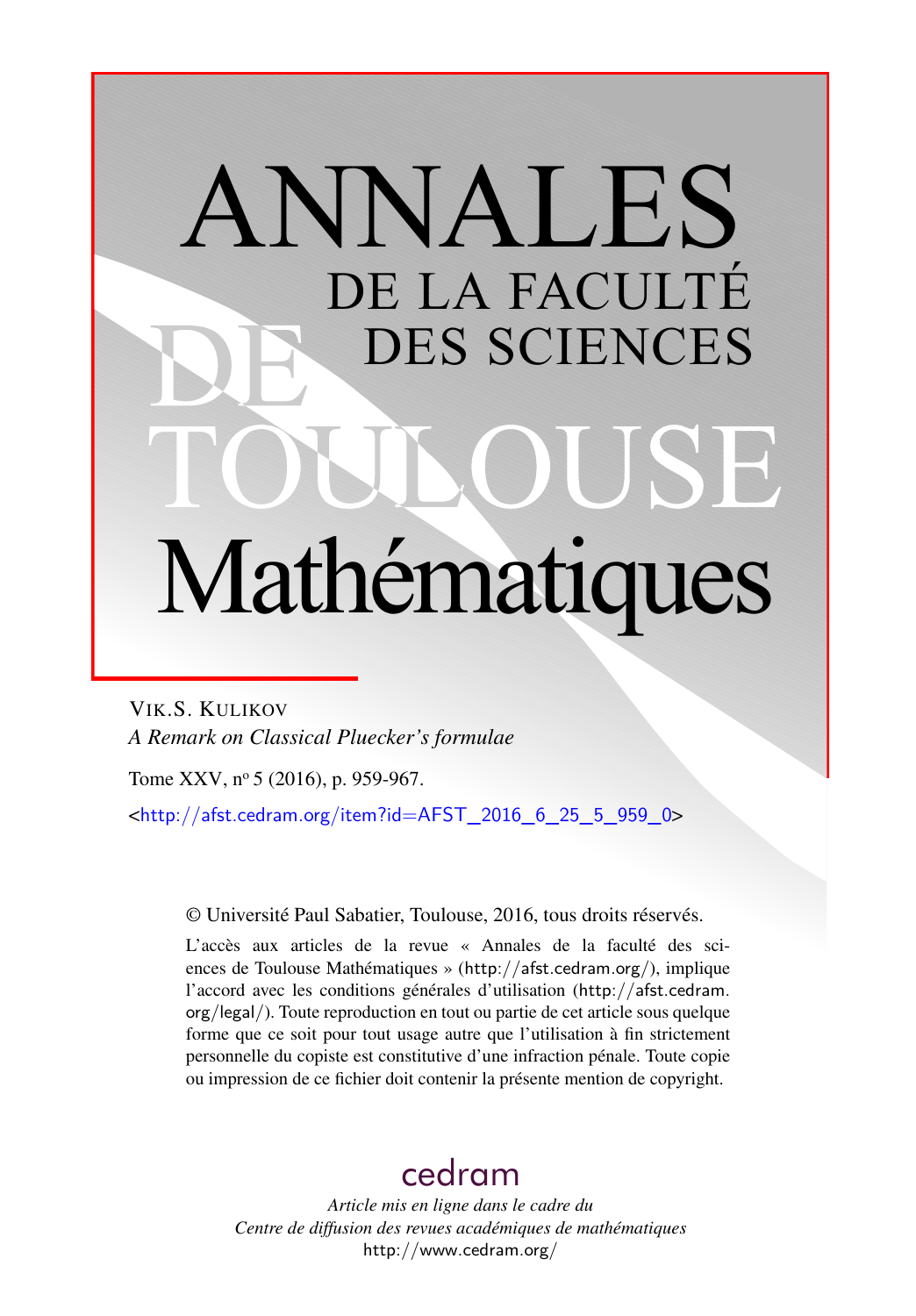VIK.S.  $KULIKOV<sup>(1)</sup>$ 

**RÉSUMÉ**  $\cdots$  Pour toute courbe réduite  $C \subset \mathbb{P}^2$ , on introduit la notion de nombre des points de rebroussement (cusps) virtuels  $c_v$  et celle de nombre des points doubles ordinaires (nodes) virtuels  $n_v$ . Ces deux nombres sont positifs ou nuls et ils co¨ıncident avec le nombre des points singuliers du type respectif lorsque ce sont les seules singularités de la courbe. De plus, si  $\hat{C}$  est la courbe duale d'une courbe irréducible C, et si  $\hat{n}_v$  et  $\hat{c}_v$  designent le nombre de singularités virtuelles de  $\hat{C}$  du type respectif, alors les nombres entiers  $c_v$ ,  $n_v$ ,  $\hat{c}_v$ ,  $\hat{n}_v$  vérifient les formules de Plücker classiques.

ABSTRACT. — For any reduced curve  $C \subset \mathbb{P}^2$ , we introduce the notions of the number of its virtual cusps  $c_v$  and the number of its virtual nodes  $n_v$ . We prove that the numbers  $c_v$  and  $n_v$  are non-negative and if C is a curve with only ordinary cusps and nodes as its singular points, then  $c_v$ is the number of its ordinary cusps and  $n<sub>v</sub>$  is the number of its ordinary nodes. In addition, if  $\hat{C}$  is the dual curve of an irreducible curve C and  $\hat{n}_v$  and  $\hat{c}_v$  are the numbers of its virtual nodes and virtual cusps, then the integers  $c_v$ ,  $n_v$ ,  $\hat{c}_v$ ,  $\hat{n}_v$  satisfy classical Plücker's formulae.

## Introduction

Let  $C \subset \mathbb{P}^2$  be a reduced curve defined over the field of complex numbers  $\mathbb C$ . A curve C is called *cuspidal* if the singular points of C are only the ordinary cusps and nodes.

In modern textbooks on algebraic geometry, classical Plücker's formulae are stated as follows (see, for example, [1], [3]).

 $(*)$  Reçu le 08/07/2015, accepté le 26/10/2015

<sup>(1)</sup> Steklov Mathematical Institute kulikov@mi.ras.ru

This research was partially supported by grants of RFBR 14-01-00160 and 15-01-02158.

Article proposé par Stepan Orevkov.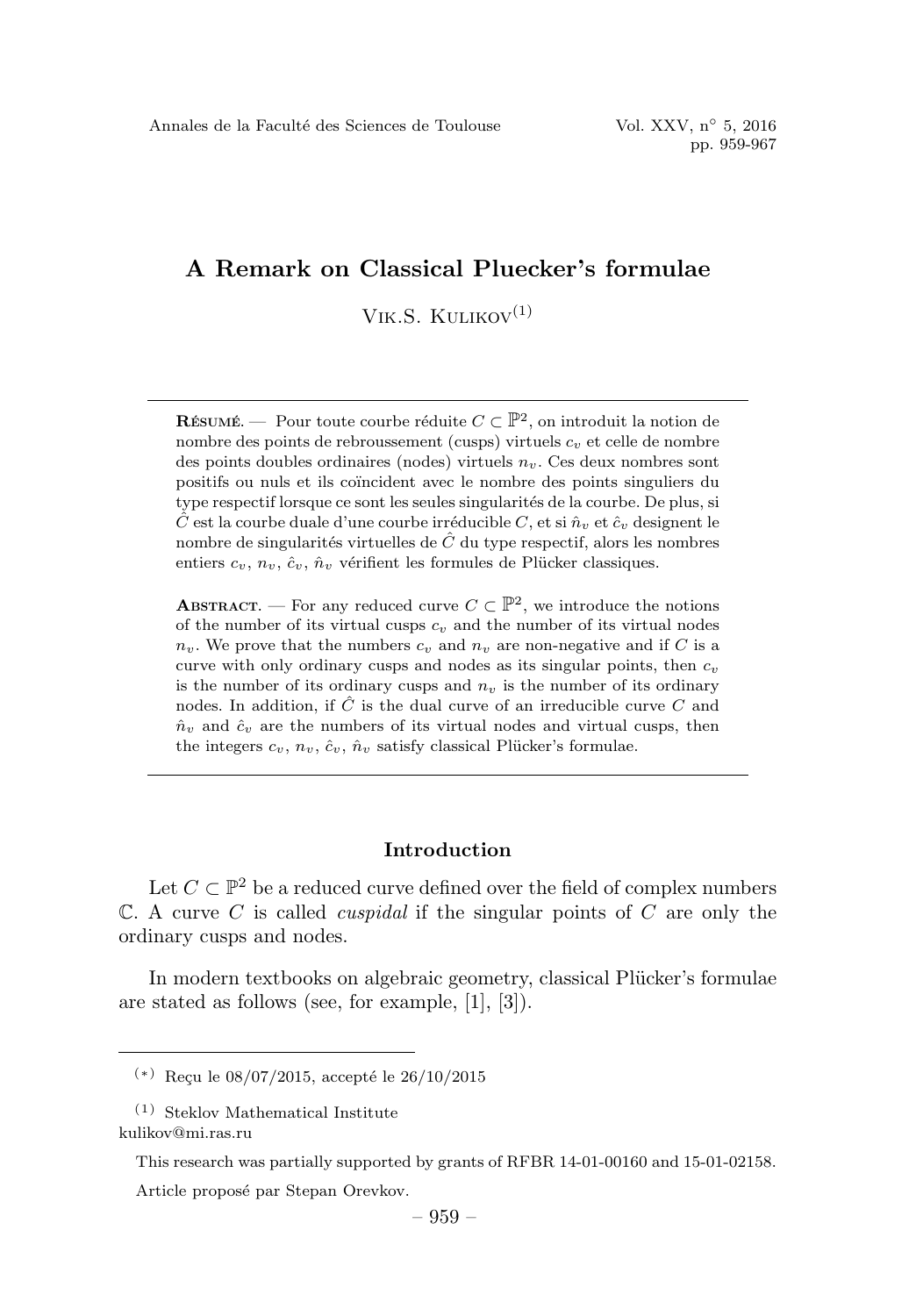Classical Plücker's formulae. — Let  $C \subset \mathbb{P}^2$  be an irreducible cuspidal curve of genus g, degree  $d \geqslant 2$ , having c ordinary cusps and n nodes Assume that the dual curve  $\hat{C}$  of C is also a cuspidal curve. Then

$$
\hat{d} = d(d-1) - 3c - 2n; \tag{0.1}
$$

$$
g = \frac{(d-1)(d-2)}{2} - c - n;
$$
\n(0.2)

$$
d = \hat{d}(\hat{d} - 1) - 3\hat{c} - 2\hat{n};
$$
\n(0.3)

$$
g = \frac{(\hat{d} - 1)(\hat{d} - 2)}{2} - \hat{c} - \hat{n},\tag{0.4}
$$

where  $\hat{c}$  and  $\hat{n}$  are the numbers of ordinary cusps and nodes of  $\hat{C}$  and  $\hat{d} =$  $\deg \hat{C}$ .

Denote by  $V(d, c, n) \subset \mathbb{P}^{\frac{d(d+3)}{2}}$  the variety parametrizing the irreducible cuspidal curves of degree  $d$  with  $c$  ordinary cusps and  $n$  nodes. Very often, if for given d, c, and n one of the invariants  $\hat{c}$  or  $\hat{n}$ , obtained as the solution of  $(0.1) - (0.4)$ , is negative, then it is claimed that this is sufficient for the "proof" of the emptiness of  $V(d, c, n)$ . However, the correctness of the following statement is unknown: "the dual curve  $\hat{C}$  of a curve C corresponding to a generic point of  $V(d, c, n)$  is cuspidal". Therefore, in general case, it is impossible to conclude the non-existence of cuspidal curve C if  $\hat{c}$  or  $\hat{n}$  is negative. Of course, to avoid this problem, one can use generalized Plücker's formulae including the numbers of all possible types of singular points of C. But, we again have a difficulty, namely, in this case we must take into account too many unknown variables.

To obviate the arising difficulty, in Section 1 for any reduced plane curve  $C$  we define the notions of the number of its virtual cusps  $c_v$  and the number of its *virtual nodes*  $n_v$ , which are non-negative, coincide respectively with the numbers of ordinary cusps and nodes in the case of cuspidal curves, and if the dual curve  $\hat{C}$  of an irreducible curve C has  $\hat{n}_v$  virtual nodes and  $\hat{c}_v$ virtual cusps, then the integers  $c_v$ ,  $n_v$ ,  $\hat{c}_v$ , and  $\hat{n}_v$  satisfy Classical Plücker's formulae.

In Section 2, we investigate the behaviour of the Hessian curve  $H_C$  of a cuspidal curve  $C$  at cusps and nodes of  $C$ , and in Section 3, we generalize to the case of arbitrary irreducible plane curve the inequalities for the numbers of cusps and nodes of plane cuspidal curves of degree d which was obtained early in [5] under additional assumption that the dual curve of a generic cuspidal curve is also cuspidal.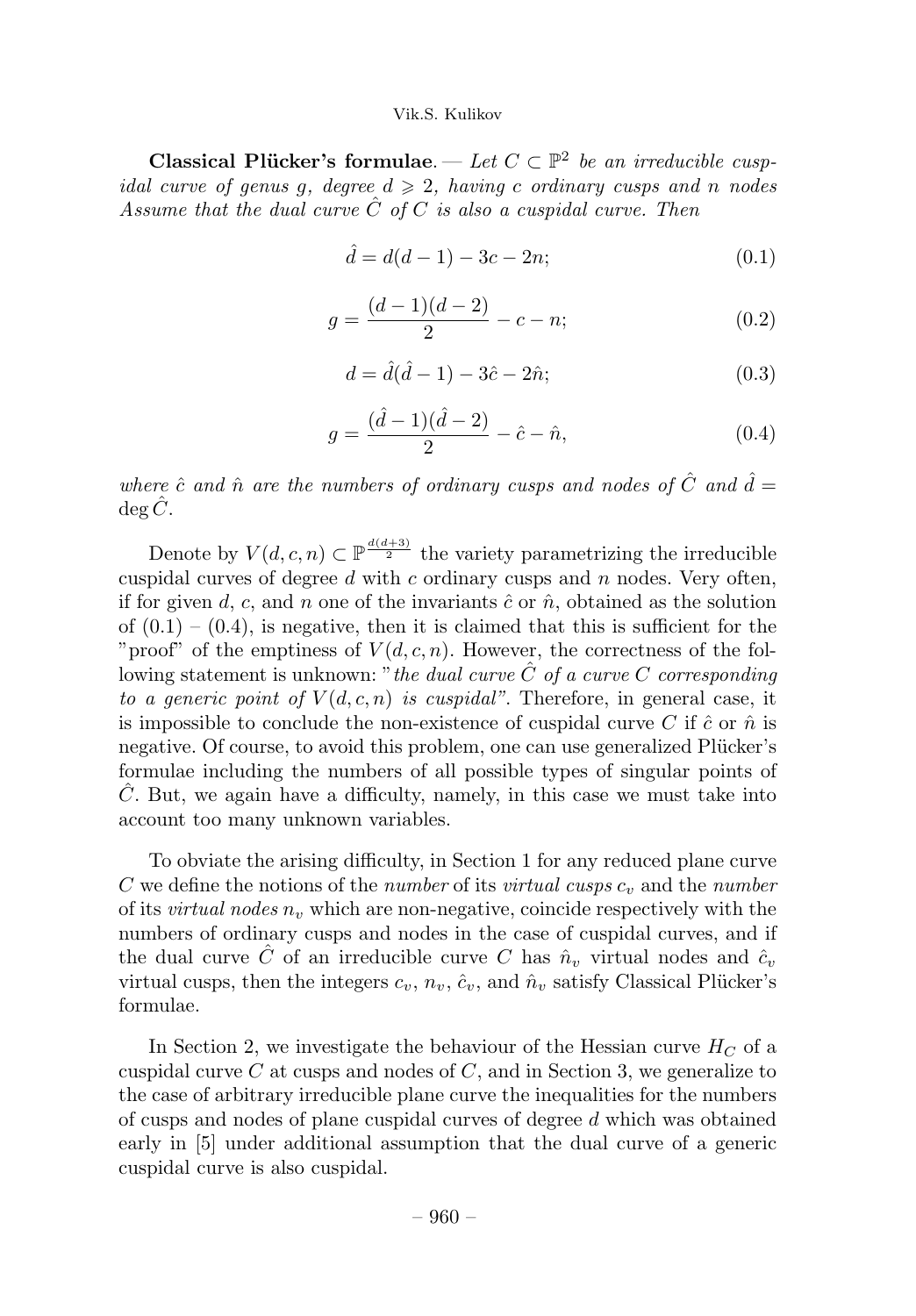#### 1. The numbers of virtual cusps and nodes

Let  $(C, p) \subset (\mathbb{P}^2, p)$  be a germ of a reduced plane singularity. It splits into several irreducible germs:  $(C, p) = (C_1, p) \cup \ldots \cup (C_k, p)$ . Denote by  $m_j$ the multiplicity of the singularity  $(C_j, p)$  at the point p and let  $\delta_p$  be the  $\delta$ -invariant of the singularity  $(C, p)$ . By definition, the integers

$$
c_{v,p} := \sum_{i=1}^{k} (m_i - 1)
$$

and

$$
n_{v,p} := \delta_p - \sum_{i=1}^{k} (m_i - 1)
$$

are called respectively the numbers of virtual cusps and virtual nodes of the singularity  $(C, p)$ . Note that in [2] it was shown that any reduced singular curve germ can be deformed into a germ with exactly  $c_{v,p}$  cusps and  $n_{v,p}$ nodes.

We have  $\delta_n = c_{n,n} + n_{n,n}$ .

LEMMA 1.1. — Let  $(C, p) \subset (\mathbb{P}^2, p)$  be a germ of a reduced plane singularity,  $c_{v,p}$  be the number of its virtual cusps and  $n_{v,p}$  be the number of its virtual nodes. Then

(*i*)  $c_{v,n} \ge 0, n_{v,n} \ge 0;$ 

- (ii) if  $(C, p)$  is an ordinary cusp, then  $c_{v,p} = 1$  and  $n_{v,p} = 0$ ;
- (iii) if  $(C, p)$  is an ordinary node, then  $c_{v,p} = 0$  and  $n_{v,p} = 1$ .

*Proof.* — We prove only the inequality  $n_v \geq 0$ , since all the other claims of Lemma 1.1 are obvious. Let  $(C, p) = (C_1, p) \cup \ldots \cup (C_k, p)$  and  $m_i$  be the multiplicity of its irreducible branch  $(C_i, p)$ . Then the multiplicity of  $(C, p)$ 

at p is equal to  $m_p = \sum^k$  $i=1$  $m_i$  and we have  $n_{v,p} = \delta_p - \sum^k$  $\sum_{i=1}^{k} (m_i - 1) \geq \delta_p - \sum_{i=1}^{k}$  $i=1$  $m_i+1=$  $\delta_p - (m_p - 1) \geq \delta_p - \frac{m_p(m_p - 1)}{2} \geq 0,$ 

since  $m_p \geq 2$  for singular points and  $\delta_p \geq \frac{m_p(m_p - 1)}{2}$ . Therefore, we have

$$
n_v = \sum_{p \in \text{Sing } C} n_{v,p} \geqslant 0.
$$

– 961 –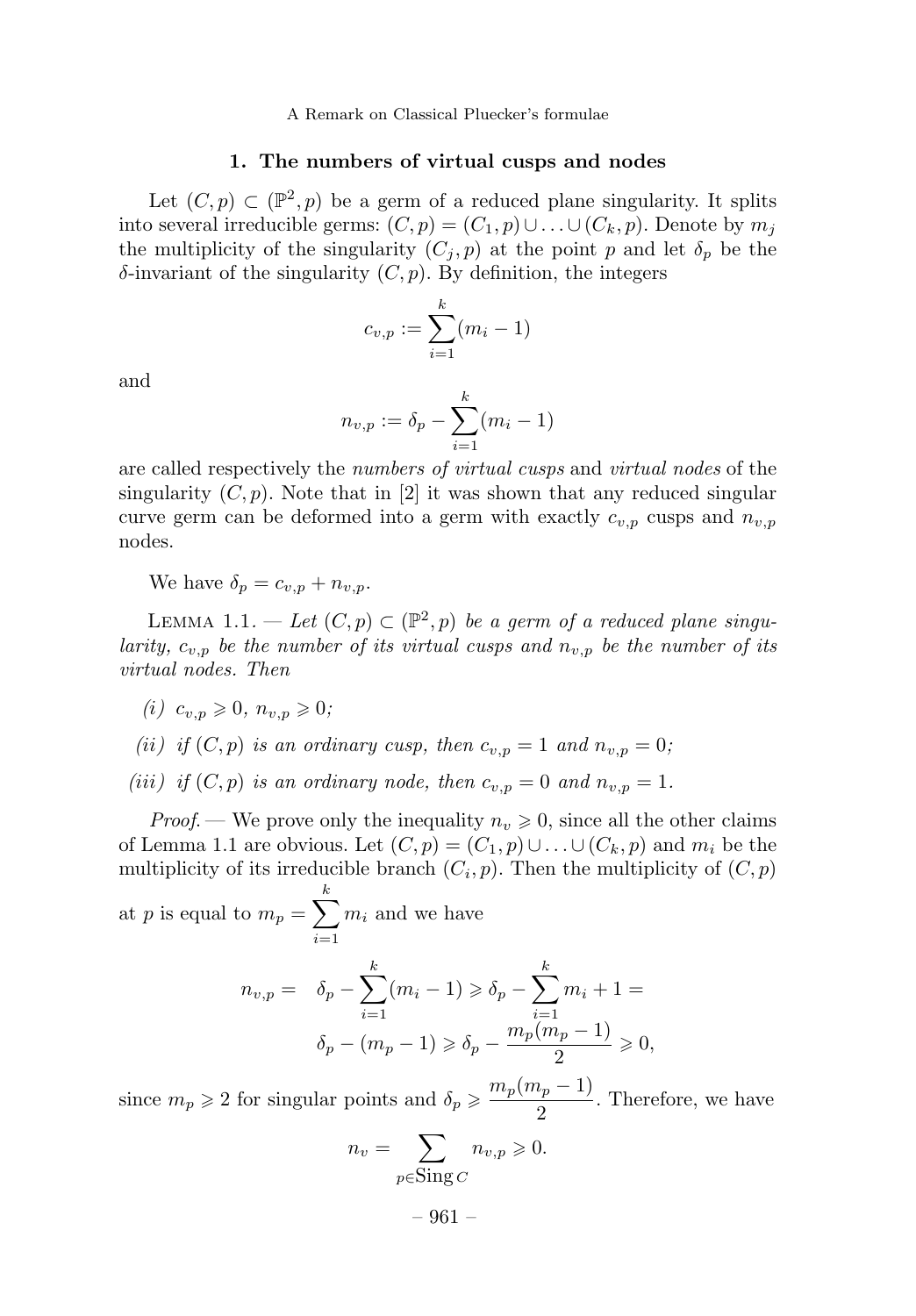Let  $C \subset \mathbb{P}^2$  be a reduced curve. Denote by  $\text{Sing } C$  the set of its singular points. By definition, we put

$$
c_v := \sum_{p \in \text{Sing } C} c_{v,p},
$$
  

$$
n_v := \sum_{p \in \text{Sing } C} n_{v,p}
$$

and call these integers respectively the *number of virtual cusps* and the number virtual nodes of the curve C. If C is an irreducible curve of degree d and geometric genus g, then we have  $g = \frac{(d-1)(d-2)}{2} - \delta_C$ , where  $\delta_C = \sum$  $_{p \in \text{Sing }C}$  $\delta_p$  is the  $\delta$ -invariant of C. Therefore, we have

$$
g = \frac{(d-1)(d-2)}{2} - c_v - n_v.
$$
\n(1.5)

The following proposition is a corollary of Lemma 1.1.

PROPOSITION 1.2. — Let  $c_v$  be the number of virtual cusps and  $n_v$  be the number of virtual nodes of a reduced curve  $C \subset \mathbb{P}^2$ . We have

- (i)  $c_v \geqslant 0$  and  $n_v \geqslant 0$ ,
- (ii) if C is a cuspidal curve, then  $c_v$  and  $n_v$  are equal respectively to the number c of cusps and the number n of nodes of C.

THEOREM 1.3. — (Plücker's formulae). Let C and  $\hat{C}$  be irreducible dual curves of genus g,  $\deg C = d \geqslant 2$ ,  $\deg \hat{C} = \hat{d}$ , and  $c_v$ ,  $n_v$ ,  $\hat{c}_v$ ,  $\hat{n}_v$  are the numbers of their virtual cusps and nodes, respectively. Then we have the following equalities:

$$
\hat{d} = d(d-1) - 3c_v - 2n_v; \tag{1.6}
$$

$$
2g = (d-1)(d-2) - 2c_v - 2n_v;
$$
\n(1.7)

$$
d = \hat{d}(\hat{d} - 1) - 3\hat{c}_v - 2\hat{n}_v; \tag{1.8}
$$

$$
2g = (\hat{d} - 1)(\hat{d} - 2) - 2\hat{c}_v - 2\hat{n}_v.
$$
 (1.9)

 $Proof.$  — To prove Plücker's formulae, we need the following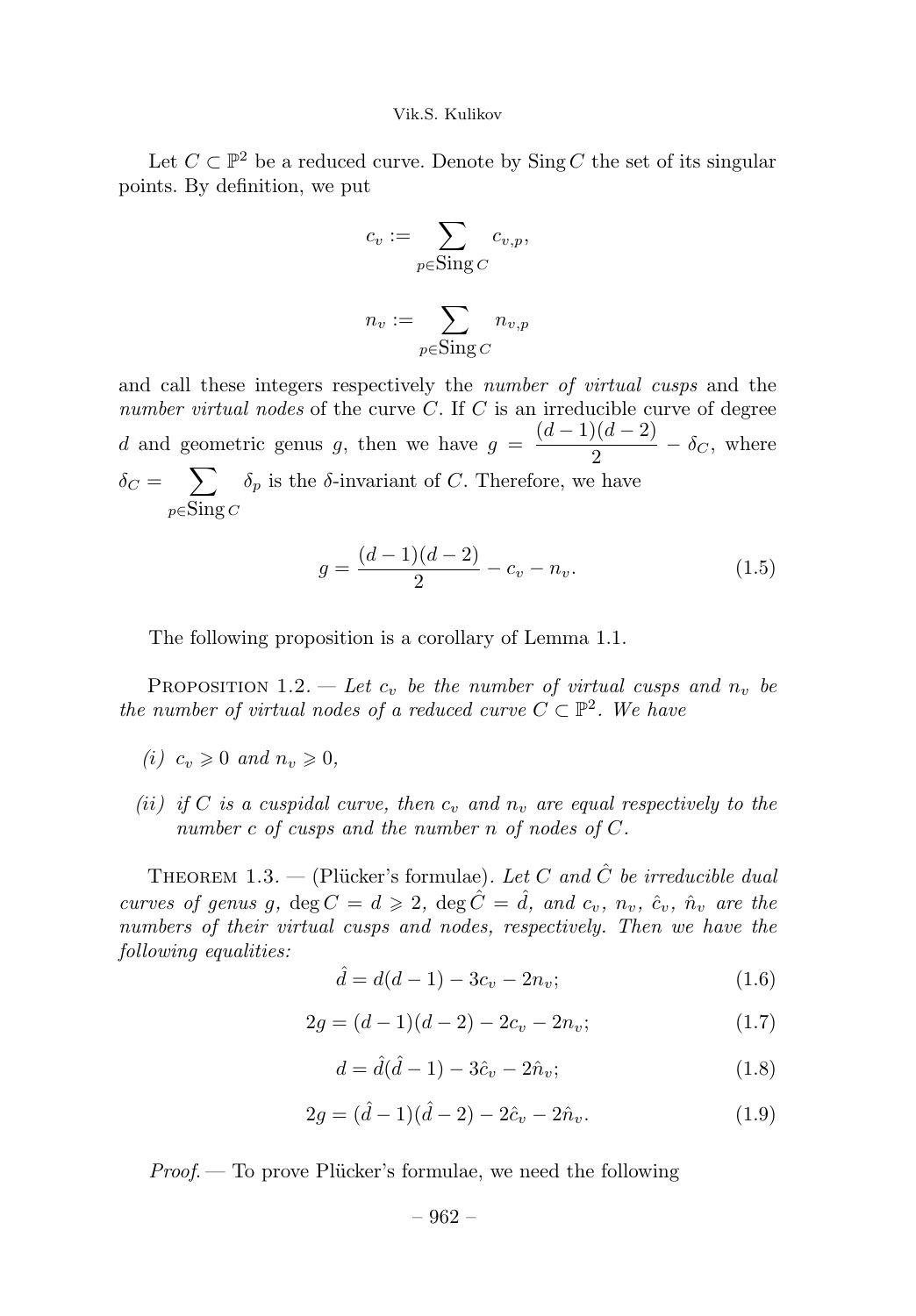LEMMA 1.4.  $-$  For an irreducible plane curve C we have

$$
\hat{d} = 2d + 2(g - 1) - c_v,\tag{1.10}
$$

$$
\hat{c}_v = 3d + 6(g - 1) - 2c_v, \tag{1.11}
$$

$$
d = 2\hat{d} + 2(g - 1) - \hat{c}_v,\tag{1.12}
$$

$$
c_v = 3\hat{d} + 6(g - 1) - 2\hat{c}_v.
$$
\n(1.13)

*Proof.* — Denote by  $\nu : \overline{C} \to C$  and  $\hat{\nu} : \overline{C} \to \hat{C}$  the normalization morphisms, consider generic (with respect to C and  $\hat{C}$ ) linear projections  $pr : \mathbb{P}^2 \to \mathbb{P}^1$  and  $\hat{pr} : \hat{\mathbb{P}}^2 \to \mathbb{P}^1$ , and put  $\pi = pr \circ \nu$  and  $\hat{\pi} = \hat{pr} \circ \hat{\nu}$ . We have  $\deg \pi = d$  and  $\deg \hat{\pi} = \hat{d}$ .

Let  $\nu^{-1}(x_i) = \{y_{i,1}, \ldots, y_{i,m_i}\}$  for  $x_i \in \text{Sing } C$ . For each point  $y_{i,j}$  denote by  $r_{i,j}$  the ramification index of  $\pi$  at  $y_{i,j}$ . It is easy to see that  $r_{i,j}$  coincides with the multiplicity  $m_{i,j}$  at  $x_i$  of the irreducible germ  $(C_{i,j}, x_i) \subset (C, x_i)$ corresponding to the point  $y_{i,j}$ . Therefore, we have

$$
c_v = \sum_{i,j} (r_{i,j} - 1).
$$

Applying Hurwitz formula to  $\pi$  and  $\hat{\pi}$ , we obtain

$$
2(g-1) = -2d + c_v + \hat{d}
$$
 (1.14)

and

$$
2(g-1) = -2\hat{d} + \hat{c}_v + d \tag{1.15}
$$

which give formulae  $(1.10)$  and  $(1.12)$ .

To prove (1.11), note that  $\hat{c}_v = 2\hat{d} + 2(g - 1) - d$  by (1.12). Therefore

$$
\hat{c}_v = 2(2d + 2(g - 1) - c_v) + 2(g - 1) - d
$$

by (1.10), that is,  $\hat{c}_v = 3d + 6(g - 1) - 2c_v$ . Formula (1.13) is obtained similarly. similarly.  $\Box$ 

It follows from (1.5) that

$$
2(g-1) + 2c_v + 2n_v = d(d-3), \qquad 2(g-1) + 2\hat{c}_v + 2\hat{n}_v = \hat{d}(\hat{d}-3)
$$
 (1.16)

which are equivalent to  $(1.7)$  and  $(1.9)$ . To complete the proof of Plücker's formulae, notice that formulae (1.6) and (1.8) easily follow from equations  $(1.10) - (1.13)$  and  $(1.16)$ .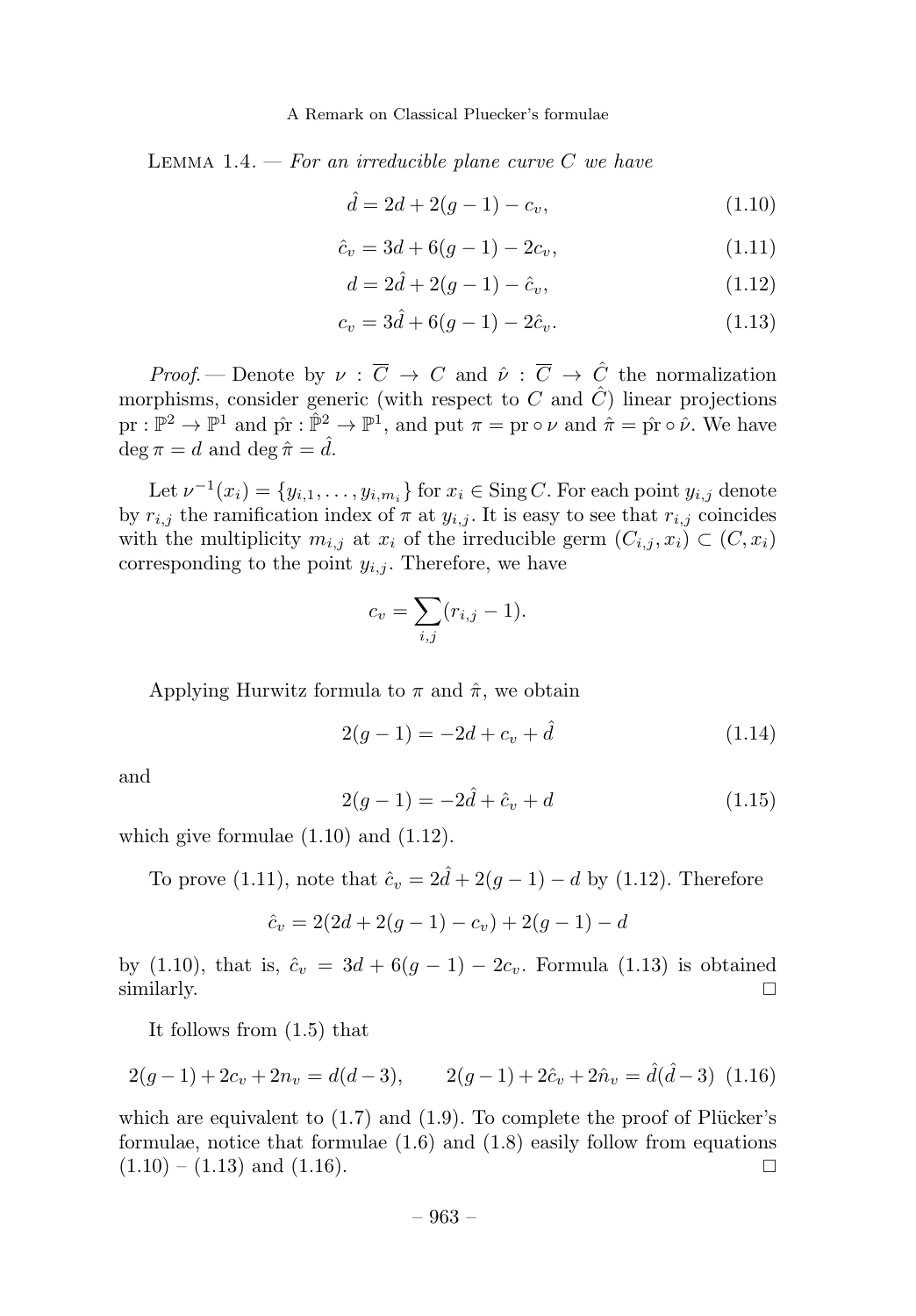#### 2. On the Hessian curve of a cuspidal curve

Let  $C \subset \mathbb{P}^2$  be an irreducible curve of degree d with  $c_v$  virtual cusps and  $n_v$  virtual nodes. It follows from  $(1.7)$  and  $(1.11)$  that

$$
8c_v + 6n_v + \hat{c}_v = 3d(d-2). \tag{2.1}
$$

If C is a cuspidal curve then quality  $(2.1)$  has a natural geometric meaning. To explain it, let the curve C is given by equation  $F(x_0, x_1, x_2) = 0$ , where  $x_0, x_1, x_2$  are homogeneous coordinates in  $\mathbb{P}^2$ . Consider the Hessian curve  $H_C \subset \mathbb{P}^2$  of the curve C. It is given by equation  $\det(\frac{\partial^2 F}{\partial x_i \partial x_j}) = 0$ . We have deg  $H_C = 3(d-2)$ . Therefore the intersection number  $(C, H_C)_{p^2}$  is equal to  $3d(d-2)$ . On the other hand, it is well-known (see, for example, [1]) that the curves C and  $H_C$  meet at the singular points and at the inflection points of the curve C. Therefore we have

$$
\Sigma'(C, H_C)_p + \Sigma''(C, H_C)_p + \Sigma'''(C, H_C)_p = (C, H_C)_{\mathbb{P}^2} = 3d(d - 2), \tag{2.2}
$$

where  $(C, H_C)_p$  is the intersection number of the curves C and  $H_C$  at a point  $p \in C$  and the sum  $\sum'$  is taken over all cusps of C, the sum  $\sum''$  is taken over all nodes of C, and the sum  $\sum^{\prime\prime\prime}$  is taken over all inflection points of C.

Let us show that the coefficients involving in equation  $(2.1)$  have the following geometric meaning: equality  $(2.1)$  is the same as equality  $(2.2)$ , that is, the coefficient 8 in (2.1) is the intersection number  $(C, H_C)_p$  at a cusp  $p \in C$ , the coefficient 6 is the intersection number  $(C, H_C)_p$  at a node  $p \in C$ , and  $\hat{c}_v = \sum^{\prime\prime\prime}(C, H_C)_p$ . Note that the following computations are classical (see, for example, [6]), but we give them here briefly.

Let p be a cusp of  $C$ . Without loss of generality, we can assume that  $p = (0, 0, 1)$  and

$$
F(x_0, x_1, x_2) = x_0^2 U(x_0, x_1, x_2) + x_0 x_1^2 V(x_0, x_1, x_2) + x_1^3 W(x_0, x_1, x_2),
$$

where U is a homogeneous polynomial of degree  $d-2$  such that  $U(0, 0, 1) = 1$ and V and W are homogeneous polynomials of degree  $d-3$  such that  $W(0, 0, 1) = 1$ . Put  $a = V(0, 0, 1)$ , then in non-homogeneous coordinates  $x = \frac{x_0}{x_2}, y = \frac{x_1}{x_2}$  we have  $p = (0, 0)$ , the curve C is given by equation of the form

$$
x2 + y3 + axy2 + bx2y + cx3 + terms of higher degree = 0,
$$

and the curve  $H_C$  is given by equation of the form

 $x^2(6y+2ax)$  + terms of higher degree = 0.

$$
-964-
$$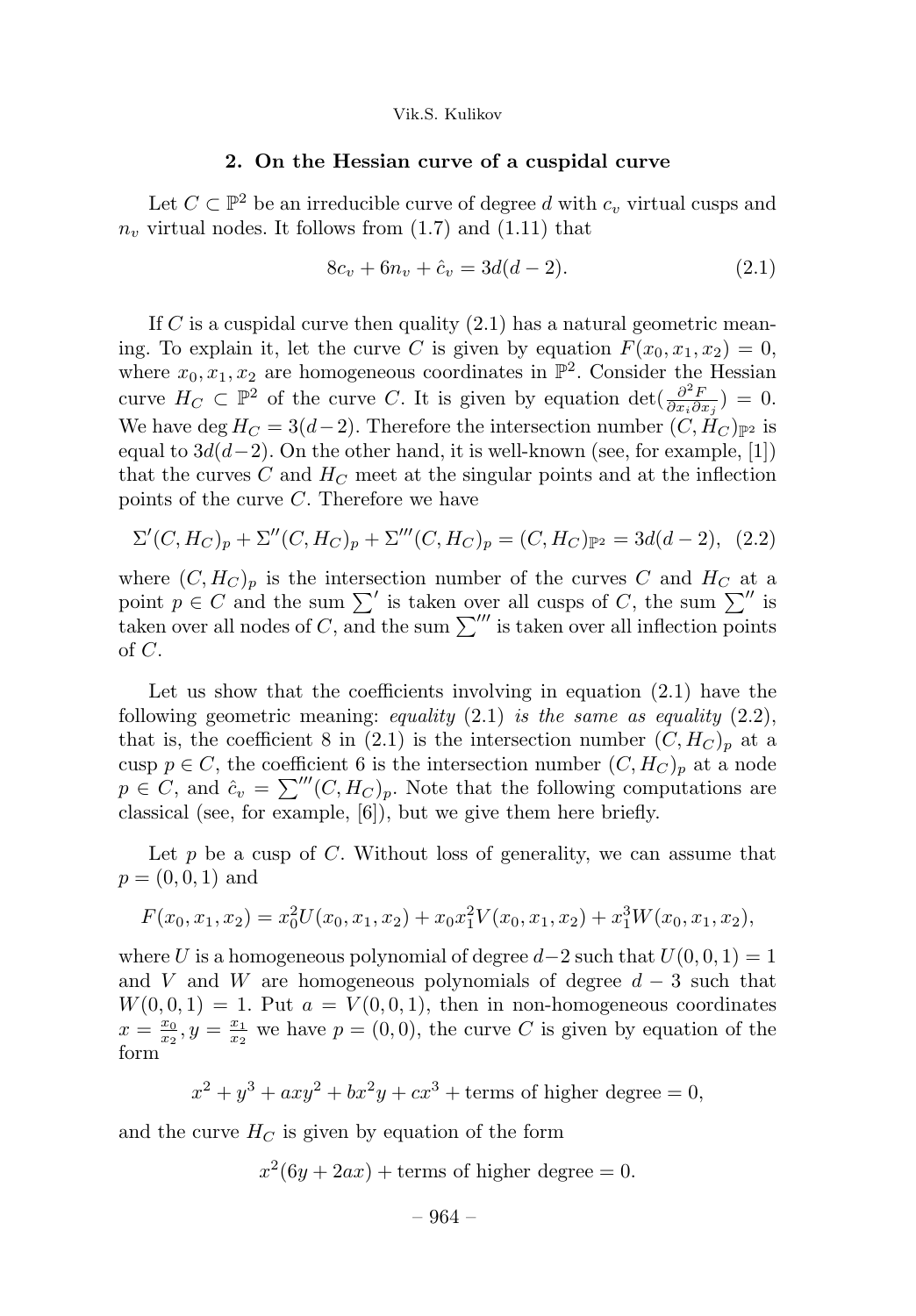Easy computation (applying  $\sigma$ -process with center at p) gives the following inequality:

$$
(C, H_C)_p \geqslant 8 \tag{2.3}
$$

if p is a cusp of  $C$ .

Let  $p$  be a node of  $C$ . Again, without loss of generality, we can assume that  $p = (0, 0, 1)$  and

$$
F(x_0, x_1, x_2) = x_0 x_1 U(x_0, x_1, x_2) + V(x_0, x_1) W(x_0, x_1, x_2),
$$

where U is a homogeneous polynomial of degree  $d-2$  such that  $U(0, 0, 1) =$ 1,  $V$  is a homogeneous polynomial of degree 3, and  $W$  is a homogeneous polynomial of degree  $d-3$ . In non-homogeneous coordinates  $x = \frac{x_0}{x_2}, y = \frac{x_1}{x_2}$ we have  $p = (0, 0)$ , the curve C is given by equation of the form

$$
xy
$$
 + terms of higher degree = 0,

and the curve  $H_C$  is given by equation of the same form

$$
xy
$$
 + terms of higher degree = 0.

Easy computation (applying  $\sigma$ -process with center at p) gives the following inequality:

$$
(C, H_C)_p \geqslant 6\tag{2.4}
$$

if  $p$  is a node of  $C$ .

If p is an r-tuple inflection point of C (that is,  $(C, L_p)_p = r + 2$ , where the line  $L_p$  is tangent to C at p), then by Theorem 1 on page 289 in [1], we have  $(C, H_C)_p = r$ . On the other hand, the branch  $(\hat{C}_i, \hat{p})$  of the dual curve  $\hat{C}$ , corresponding to an irreducible branch  $(C_i, p) \subset (C, p)$  at a point p of a cuspidal curve  $C$ , is singular if and only if  $p$  is an inflection point of  $C$ ; and the branch  $(\hat{C}, \hat{p})$ , corresponding to the branch  $(C, p)$  at r-tuple inflection point  $p \in C$ , has a singularity of type  $u^{r+1} - v^{r+2} = 0$ . The multiplicity  $m_{\hat{p}}$ of this singularity is equal to  $r + 1$ . Therefore, we have

$$
\Sigma'''(C, H_C)_p = \sum_{(\hat{C}, \hat{p})} (m_{\hat{p}} - 1) = \hat{c}_v.
$$
 (2.5)

Finally, it follows from  $(2.1) - (2.5)$  that inequalities  $(2.3)$  and  $(2.4)$  are the equalities in the case of cuspidal curves.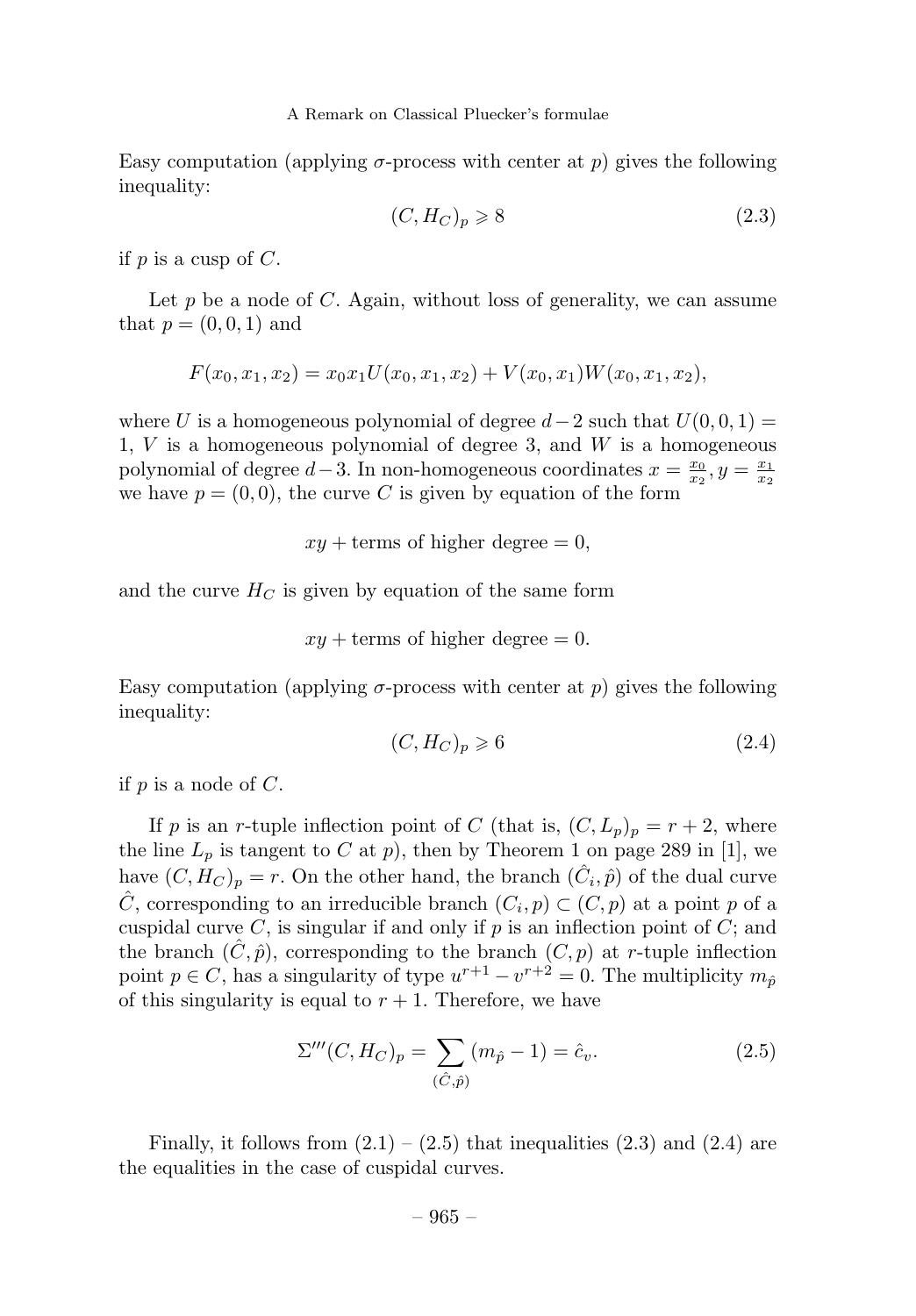#### 3. Lefschetz's inequalities

In [5], assuming that for a generic cuspidal curve with given numerical invariants the dual curve is also cuspidal, Lefschetz proved the following inequalities

$$
c \leq \frac{3}{2}d + 3(g - 1) \tag{3.1}
$$

if  $d$  is even and

$$
c \leqslant \frac{3d-1}{2} + 3(g-1) \tag{3.2}
$$

if d is odd. It follows from  $(1.11)$  that these inequalities occur for any irreducible plane curve, since  $\hat{c}_v$  is a non-negative integer. Namely, for any irreducible plane curve we have

$$
c_v \leq \frac{3}{2}d + 3(g - 1) \tag{3.3}
$$

if  $d$  is even and

$$
c_v \leqslant \frac{3d-1}{2} + 3(g-1) \tag{3.4}
$$

if d is odd, and equality  $(2.1)$  gives rise also to the following inequality:

$$
8c_v + 6n_v \le 3d(d-2) - \frac{1 - (-1)^d}{2}.
$$
\n(3.5)

Remark 3.1. — One can show that for any  $d = 2k, k \geq 3$ , and for any  $g \geq 0$  such that  $2 \leq 3g \leq k-4$  or  $g \leq 1$ , there exist a cuspidal curve of degree d having  $c = 3(k + g - 1)$  cusps and  $n = 2(k - 1)(k - 2) - 4g$  nodes for which inequality (3.5) becomes the equality. If  $d = 2k + 1$ ,  $k \geq 3$ , then for any g such that  $2 \leq 3g \leq k-4$  or  $g \leq 1$ , there exist a cuspidal curve of degree d having  $c = 3(k + g) - 2$  cusps,  $n = 2(k - 1)^2 - 4g$  nodes, and for which inequality  $(3.5)$  becomes the equality. The proof of these statements follows from the fact that the genus of such curves  $C$  is equal to  $g$  and for these curves the dual curves  $\hat{C}$  have degree  $\hat{d} = 2(g-1) + 7 + \frac{1-(-1)^d}{2}$  and the number of virtual cusps  $\hat{c}_v = \frac{1 - (-1)^d}{2}$ . Therefore in the case of even d (resp., odd d) such curves can be obtained as the images of generic (resp., as the images of almost generic, that is, belonging to a codimension one variety in the space of linear projections) linear projections to  $\mathbb{P}^2$  of a smooth curve  $\overline{C} \subset \mathbb{P}^{\hat{d}-g}$  of degree  $\hat{d}$  birationally isomorphic to C. Standard computations of codimension of the locus of "bad" projections (which we leave to the reader) show that in these cases there are linear projections pr :  $\mathbb{P}^{\hat{d}-g} \to \mathbb{P}^2$ such that  $pr(\overline{C}) = \hat{C}$  are cuspidal curves with  $\hat{c} = \frac{1 - (-1)^d}{2}$  and their dual curves C are also cuspidal.